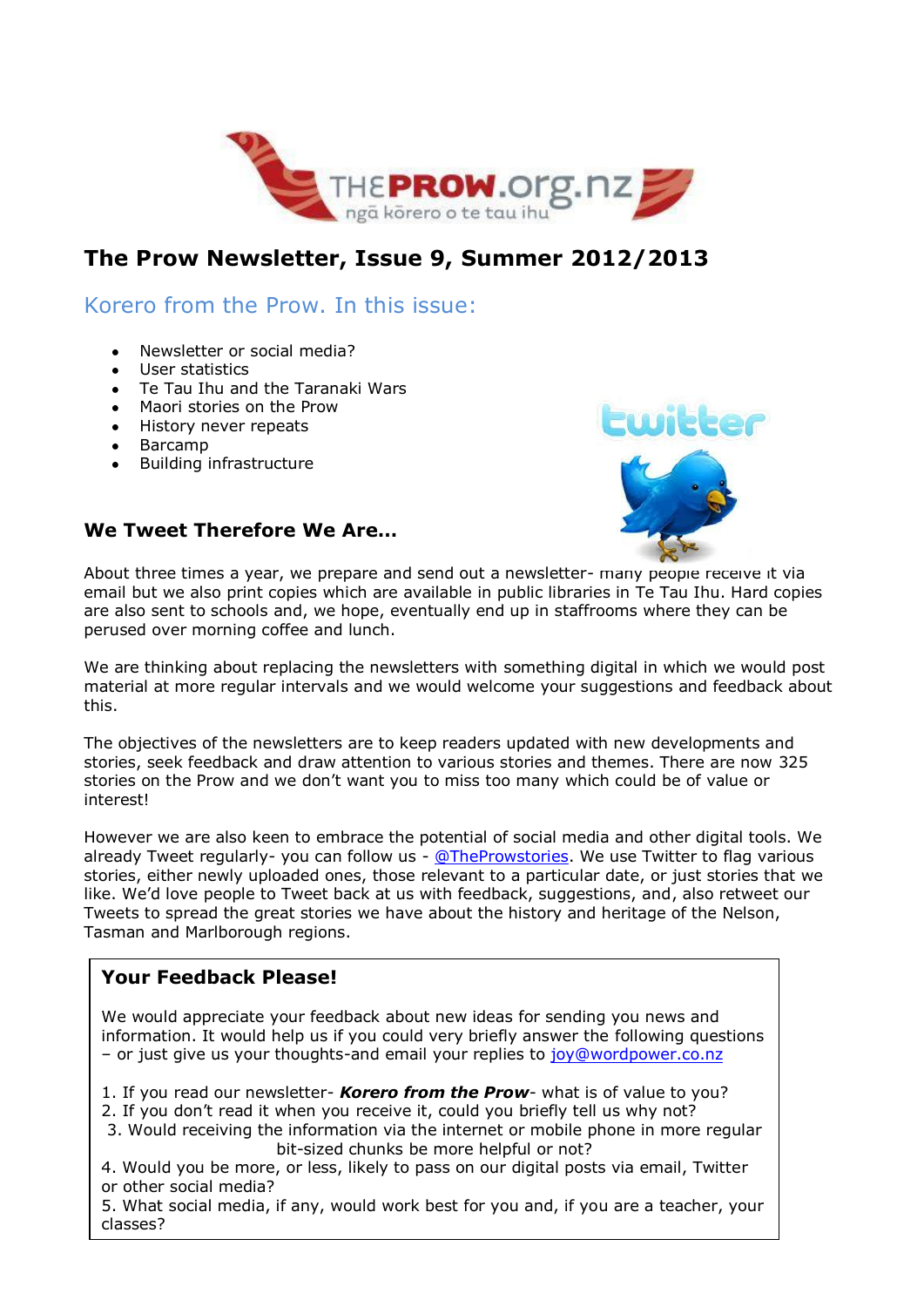## **Latest Prow Statistics**

The number of visits and page views is up again on last year. Between 1 November 2011 to 31 October 2012:

- visits were up 24.1% (86,287 compared to 69,529)
- page views were up 15.58% (163,735 compared to 141,667)

## **Te Tau Ihu and the Taranaki Wars**

The Taranaki Wars exhibition at the Nelson Provincial Museum [\(www.museumnp.org.nz\)](http://www.museumnp.org.nz/) until February 2013 features additional material about Te Tau Ihu's involvement in the  $19<sup>th</sup>$  century land conflicts.

Te Tau Ihu (the top of the South Island) found itself in a very difficult position once the first shots of the New Zealand Land Wars were fired. Members of two Taranaki iwi – Ngati Tama and Te Atiawa - settled in Nelson and Marlborough in the first half of the  $19<sup>th</sup>$  century. Many of their whanau and descendants remained in the area, but retained strong ancestral ties to Taranaki.

By 1860 most South Island land was in Pakeha hands, but Māori in the North Island began to resist land sales. The resulting war between Māori and Pakeha in North Taranaki continued from March 1860 - March 1861. Descendants of Ngāti Tama and Te Atiawa continue to live in Te Tau Ihu today. About 1200 European settler refugees from the Taranaki War relocated to Nelson in August 1860 – some of their descendants also live in the region today.

Go along and see the exhibition and also check out a number of background stories from the Prow's home page.<http://www.theprow.org.nz/>



Huria Matenga [The Nelson](http://www.museumnp.org.nz/)  [Provinical Museum,](http://www.museumnp.org.nz/) Tyree Studio Collection. She was related to the Parihaka Prophets who were 'guests' in Nelson after the Taranaki Wars.

Fox, W. : On the grass plain below Lake Arthur, [Alexander Turnbull](http://timeframes.natlib.govt.nz/logicrouter/servlet/LogicRouter?PAGE=object&OUTPUTXSL=object.xslt&pm_RC=REPO02DB&pm_OI=4392&pm_GT=Y&pm_IAC=Y&api_1=GET_OBJECT_XML&num_result=3&&Object_Layout=about_object)  [Library,](http://timeframes.natlib.govt.nz/logicrouter/servlet/LogicRouter?PAGE=object&OUTPUTXSL=object.xslt&pm_RC=REPO02DB&pm_OI=4392&pm_GT=Y&pm_IAC=Y&api_1=GET_OBJECT_XML&num_result=3&&Object_Layout=about_object) B-113-014 Kehu*,* Brunner, Heaphy and Fox are in this painting

by Fox.



### **Māori Stories on the Prow**

The [Myths and Legends of Te Tau Ihu](http://www.theprow.org.nz/myths-and-legends-of-te-tau-ihu) and the [meeting of Abel Tasman and Maori in Golden Bay](http://www.theprow.org.nz/the-first-meeting-abel-tasman-and-maori-in-golden-bay) almost always feature in our top ten statistics.

Most of the Māori stories have been written by local researchers Hilary and John Mitchell who have worked with local iwi to record their stories for their fine three volume series: *Te tau ihu o te waka: a history of Maori in Nelson and Marlborough.* 

For more fascinating stories from our pre and early European past check out the Māori tab on the website and find out about the incredible guide Kehu and his adventures with Thomas Brunner, Charles Heaphy and William Fox: [http://www.theprow.org.nz/kehu-maori-guide](http://www.theprow.org.nz/kehu-maori-guide-extraordinaire/)[extraordinaire/;](http://www.theprow.org.nz/kehu-maori-guide-extraordinaire/) early pa and kainga [http://www.theprow.org.nz/pa-and-kainga/;](http://www.theprow.org.nz/pa-and-kainga/) the Wairau Affray<http://www.theprow.org.nz/wairau-affray/> - and more!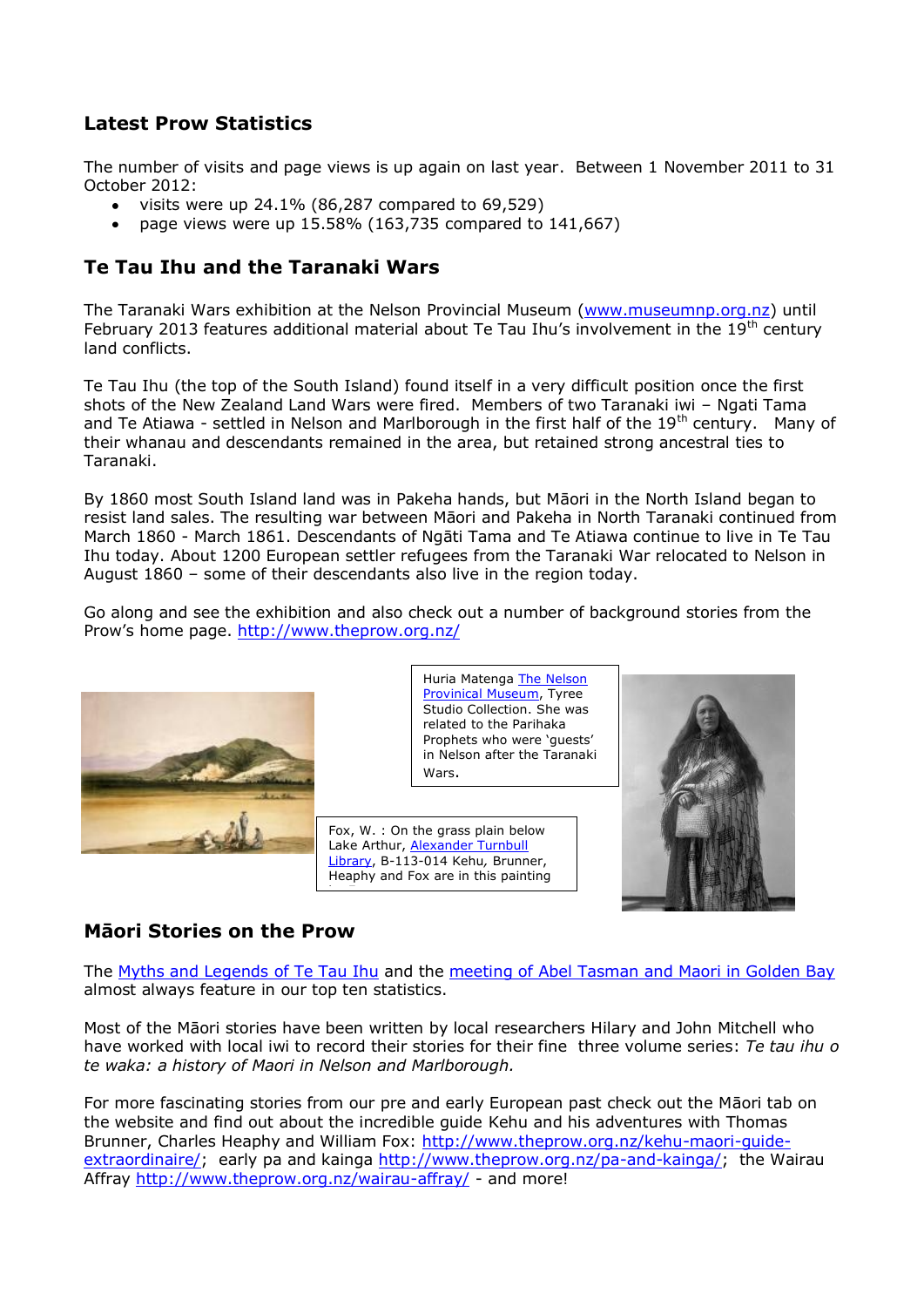#### **History never repeats?**

"Disregard for the past will never do us any good. Without it we cannot know truly who we are." ― [Syd Moore](http://www.goodreads.com/author/show/5008398.Syd_Moore)

At the Prow, we think the stories we research, write and welcome from the public, are not only a digital archive for the future, but also enhance the present. We always have an ear out for current events and issues which have a local history angle. In the past year we have featured historical stories which relate to a number of topical events. Here are two examples:

**Salisbury School:** At the end of October, the Government announced that Nelson's Salisbury School was to be closed in January 2013 in favour of a co-educational residential facility at Halswell School in Christchurch. In November, the school's board filed judicial review proceedings against the Minister of Education's decision in the High Court in Wellington. The school has also sought an interim order that Ministry officials take no further steps to shift the girls and close the school in December until the legality of the Minister's decision is determined by the court.

The Prow tells the story of its proud history of providing guidance and education to vulnerable girls for 90+ years. See: [http://www.theprow.org.nz/salisbury-school/.](http://www.theprow.org.nz/salisbury-school/) This story was also published in the *Nelson Mail*.

**Rocks Road:** Nelson's iconic Rocks Road has been in the news in 2012. The Nelson City Council and New Zealand Transport Authority (NZTA) plan a joint project to rejuvenate the route as a scenic boulevard for pedestrians and cyclists. The dilemma is how the project will accommodate various needs and requirements.

<http://www.stuff.co.nz/nelson-mail/opinion/7917641/Between-Rocks-Rd-and-a-hard-place>

The Prow has two historic stories about the development of Rocks Road. One was previously published in a Port Nelson Limited *Report* in 2004<http://www.theprow.org.nz/rocks-road/>.

We also recently uploaded a story by long time Nelson City Councillor, Seddon Marshall, about the early construction of Rocks Road which shows that challenging projects have always attracted disagreement- and always take time: <http://www.theprow.org.nz/construction-of-rocks-road/>

> Rocks Road, The Basin, High Tide. The [Nelson Provincial Museum,](http://www.museumnp.org.nz/) Tyree Studio Collection: 179915



### **Building infrastructure**

If you take local amenities for granted, you might think again after reading some of our recent Marlborough stories about how the early European pioneers had to start from scratch building roads, water and sewerage systems, generating power and developing community facilities such as libraries.

The early Blenheim Borough Council couldn't get people to pay rates and parts of Picton still had a night soil man collecting human waste until 1923. There was great excitement when Blenheim's first street lights were switched on in 1927- with the electricity generated from the brand new Waihopai Power Scheme.

As for the early libraries and reading rooms, one poor fellow in 1899 couldn't hear himself think because of "….the gaping women who assemble there to hear, the news of the day, and continue their gossip well into the hours of the night." <http://www.theprow.org.nz/blenheim-picton-borough-councils/> <http://www.theprow.org.nz/power-to-the-people/> <http://www.theprow.org.nz/picton-and-blenheim-s-literary-institutes/>

The Waihopai powerhouse situated above the Waihopai River. Photo courtesy Marlborough Lines Ltd